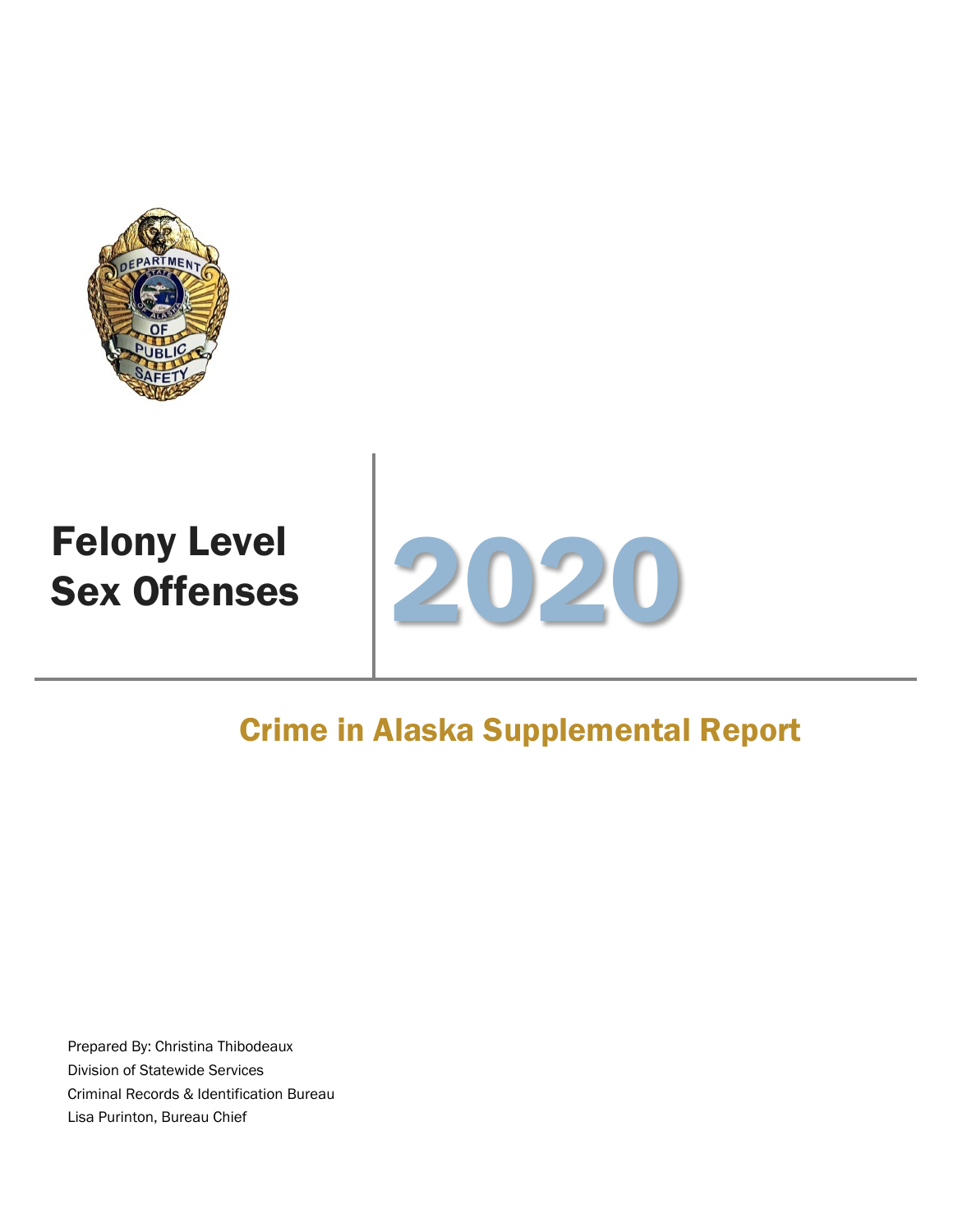### **Table of Contents**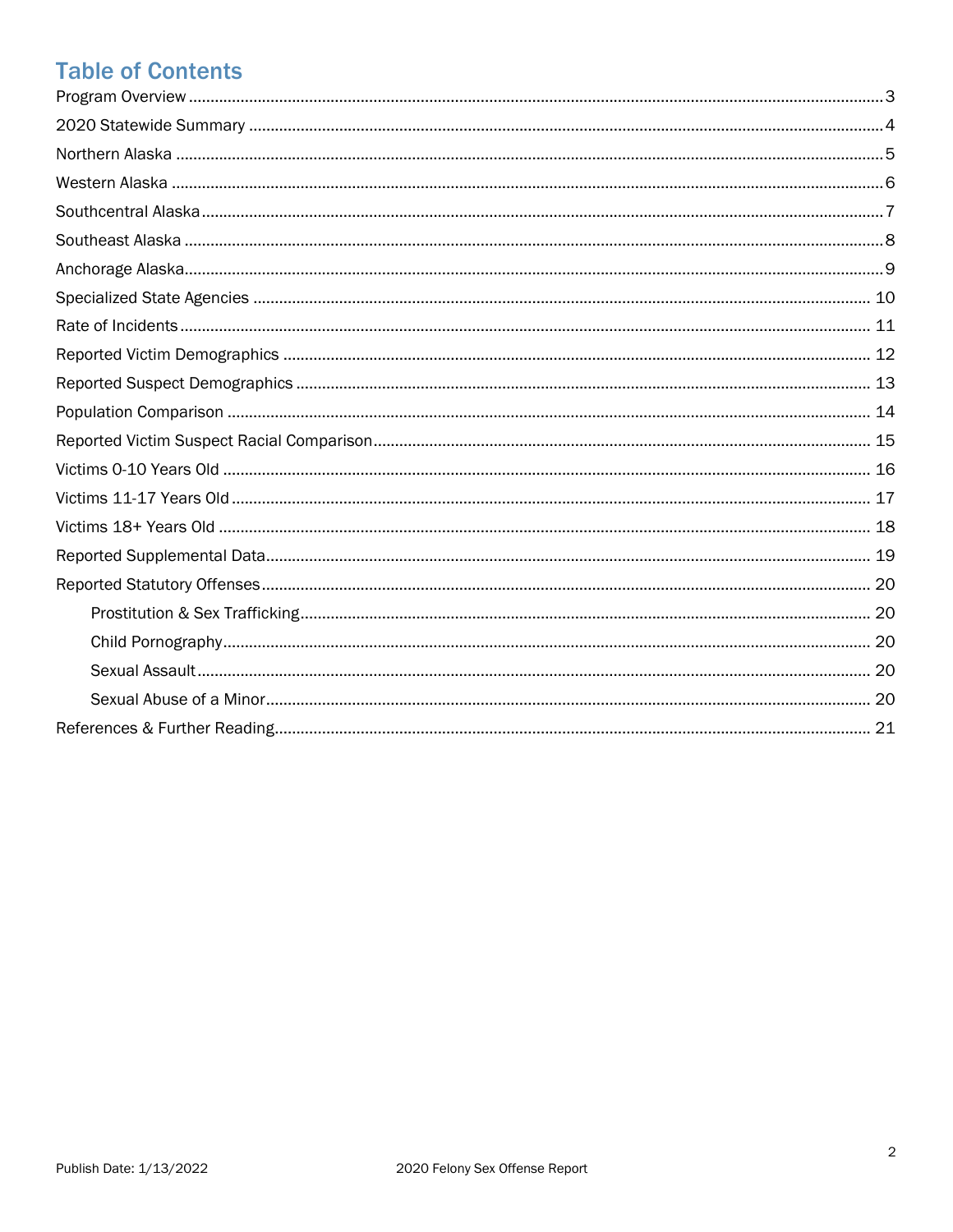### 2020 FELONY LEVEL SEX OFFENSES Program Overview

<span id="page-2-0"></span>The Department of Public Safety (DPS) is tasked with collecting information on felony level sex offenses reported to state and local law enforcement agencies, as defined by Alaska Statute (AS) 12.63.100, and as required by AS 12.62.130. This is a required reporting program for state and local law enforcement agencies and is in addition to the requirements for Uniform Crime Reporting (UCR).

The Felony Sex Offense (FSO) database is a repository maintained by DPS for state and local law enforcement agencies to record reports of felony level sex offenses within their jurisdiction based on State of Alaska statutes. Data elements collected include victim and suspect demographics, victim/suspect relationships, offense location, weapon type used, and the associated statute violation.

Caution should be exercised in comparing data between Felony Sex Offense statistics, Uniform Crime Reporting, and the Alaska Victimization Survey; they are separate data collection efforts with different methodologies in aggregating incidents, offenses, and victims.

The [Uniform Crime Reporting \(UCR\) Program](https://www.fbi.gov/services/cjis/ucr) is a nationwide cooperative effort by federal, state, city, county and tribal law enforcement agencies to report data on crimes reported in their jurisdiction. The national program is managed and maintained by the Federal Bureau of Investigation (FBI). Since June of 1982, the DPS has administered the UCR Program for the State of Alaska. The current UCR program data collection methodology is focused on the number of times a person is victimized, while the FSO program focus is to collect information about an incident. For example, a person sexually assaulted multiple times by a single offender would likely result in multiple rape offenses reported to the UCR program, but the same situation would be reported in the FSO database as one incident with a single victim and multiple statute violations reported. Additionally, the FSO database can capture data elements for each reported sex offense not currently captured through the UCR program such as victim and suspect demographic information, victim and suspect relationship information, weapon type, and location of the assault. Noting this difference in data collection methodology, the most recent UCR figures reported in the 2020 Crime in Alaska [Publication](https://dps.alaska.gov/Statewide/R-I/UCR) show a 3.1% percent increase in rape offenses reported to law enforcement from 2019 to 2020.

In 2009, the Alaska Senate Judiciary Committee tasked the legislature to fund a victimization survey to determine the rate of both reported and unreported sexual assaults in Alaska. [The Alaska Victimization](https://www.uaa.alaska.edu/academics/college-of-health/departments/justice-center/research/alaska-victimization-survey/)  [Survey](https://www.uaa.alaska.edu/academics/college-of-health/departments/justice-center/research/alaska-victimization-survey/) (AVS) is conducted by the University of Alaska Anchorage Justice Center, with oversight by the Council on Domestic Violence and Sexual Assault (CDVSA), a council within DPS. The survey is modeled after the national survey conducted by the Centers for Disease Control and Prevention. The AVS is comprised of a telephone survey of adult women aged 18 and over; the UCR program and the FSO database collect all offense and incident information reported to law enforcement. Noting this difference in data collection methodology, the most recent AVS results from 2020 show an increase in intimate partner and sexual violence since 2015.

It is important to note the incidents reported to the FSO program through 2020 were documented at the initial reporting stage of the investigation by law enforcement. Agencies were instructed to report information when a felony level sex offense became known to law enforcement. The FSO database was not originally intended to track the life cycle of an incident, but to provide insight into the volume and type of sex offenses being reported to law enforcement.

Additionally, some data elements of a reportable incident are optional; not all incidents include location, weapon, relationship, or victim/suspect demographics. A single incident may also involve multiple victims or offenders, as well as multiple statute violations.

This is the sixth year that findings from this database have been published.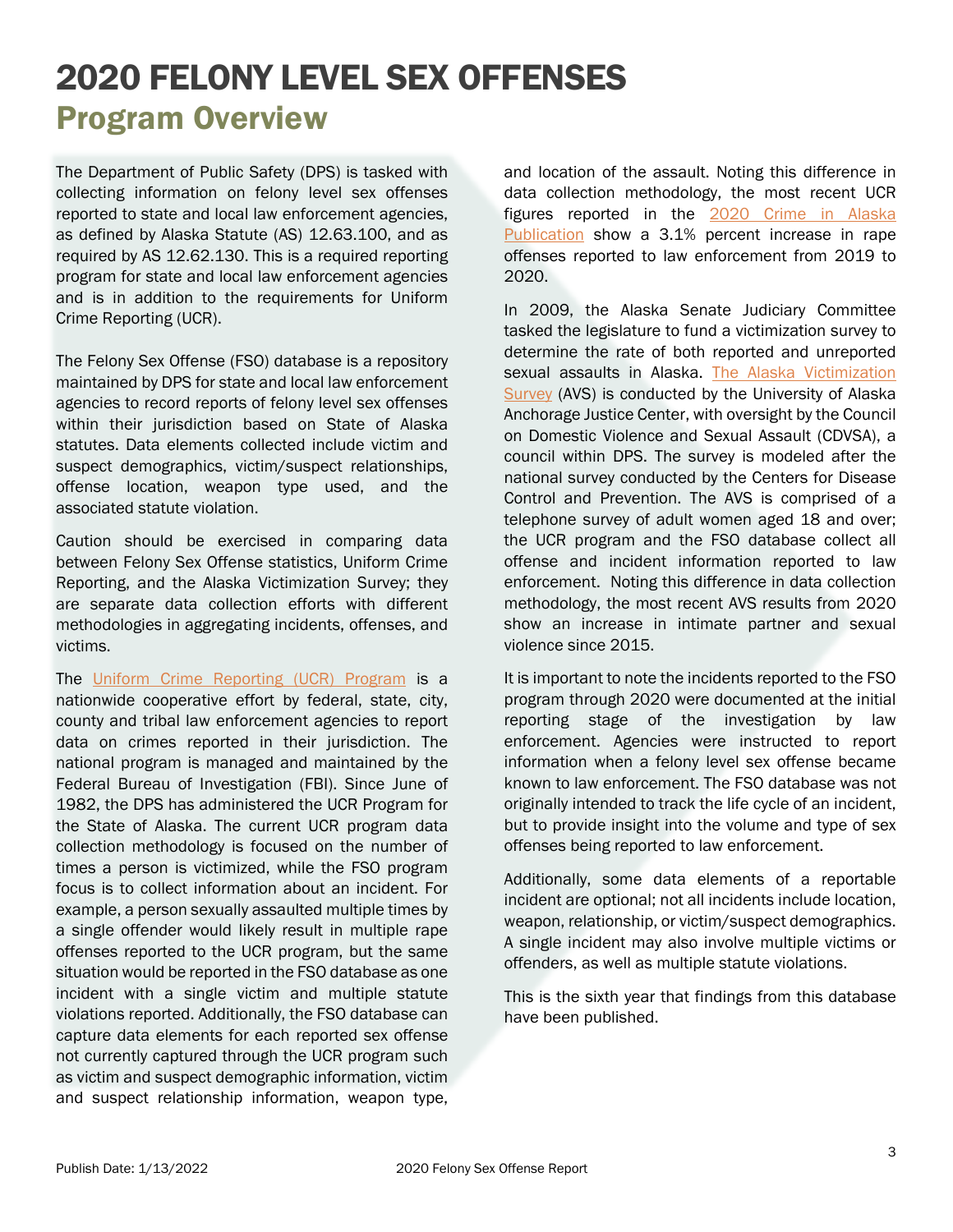### <span id="page-3-0"></span>FELONY SEX OFFENSE FINDINGS 2020 Statewide Summary



# 2020 Quick Facts

> Reports of felony level sex offense incidents decreased 13.4% in 2020 compared to 2019, and the number of reported victims decreased 20.4%.

> The region of Western Alaska reported the highest rate of felony level sex offense incidents statewide, while Northern Alaska reported the lowest rate.

> Nearly 56% of all reported victims were juveniles.

> Victims under the age of 11 most often reported being assaulted by someone who was outside family but otherwise known.

> Alaska Native females were reported to have the highest victimization rate of any gender or racial group, comprising 53.7% of reported victims.

> The median age of female victims was 17, while the most common age was 15.

> The median age of male victims was 15, while the most common age was 16.

>In the reported relationships between the victims and suspects, 11.6% identified the suspect as a stranger. With victims under 11 years old, 2% of the relationships involved a stranger, whereas 20% of victims aged 18 and over reported the suspect was a stranger.

<span id="page-3-1"></span><sup>1</sup> Not all reported incidents included victim demographics. Some incidents involve multiple victims and/or multiple suspects.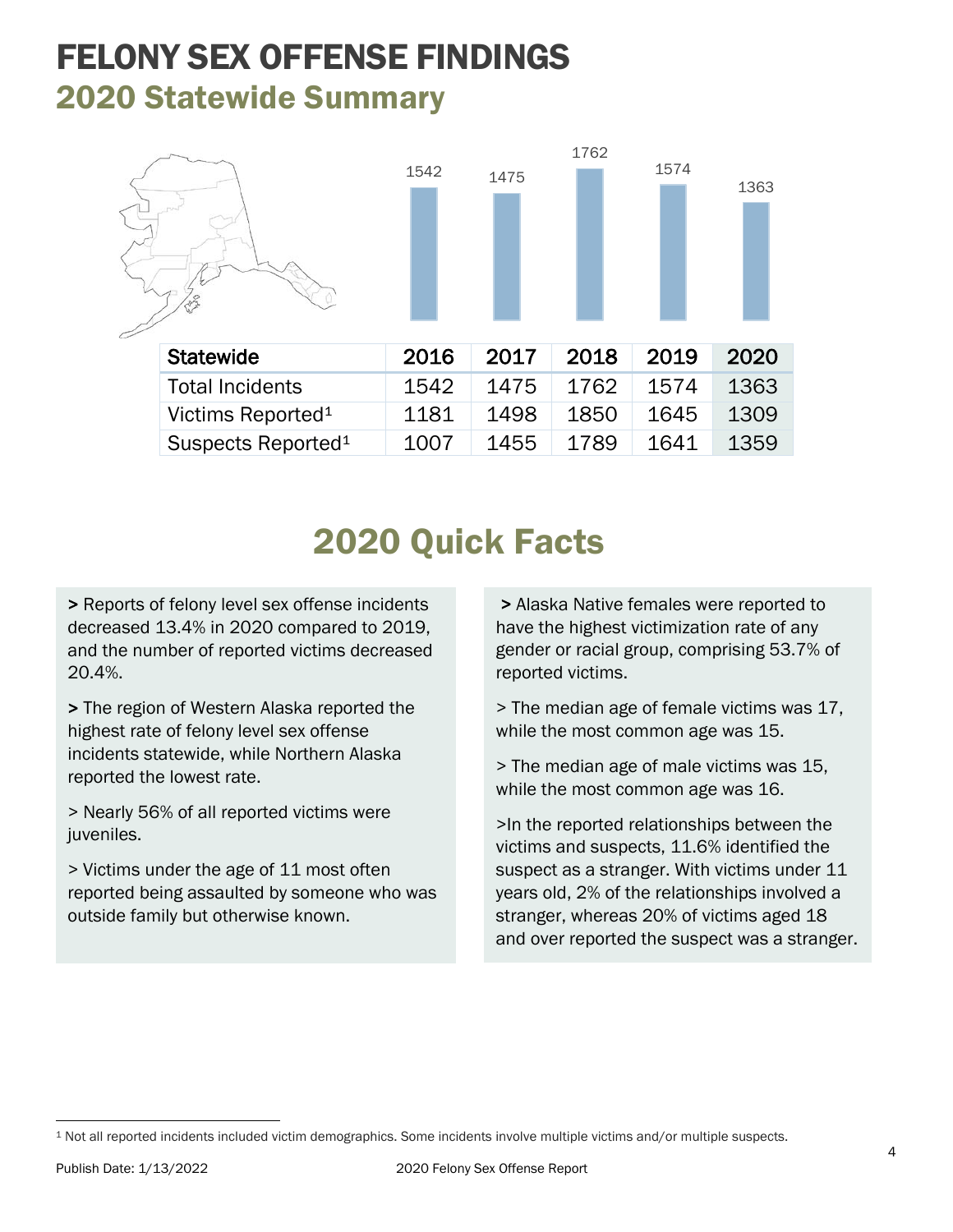### <span id="page-4-0"></span>Northern Alaska





#### Population (123,365) Includes:

- ° Denali Borough
- ° Fairbanks North Star Borough
- ° North Slope Borough
- ° Southeast Fairbanks Census Area
- ° Yukon-Koyukuk Census Area

#### Reporting Agencies

- ° Alaska State Troopers D Detachment (servicing Utqiaġvik, Cantwell, Delta Junction, Fairbanks, Galena, Healy, Nenana, Northway, Tok)
- ° Fairbanks Airport Police Department
- ° Fairbanks Police Department
- ° North Pole Police Department
- ° North Slope Borough Police Department
- ° University of Alaska Fairbanks Police Department

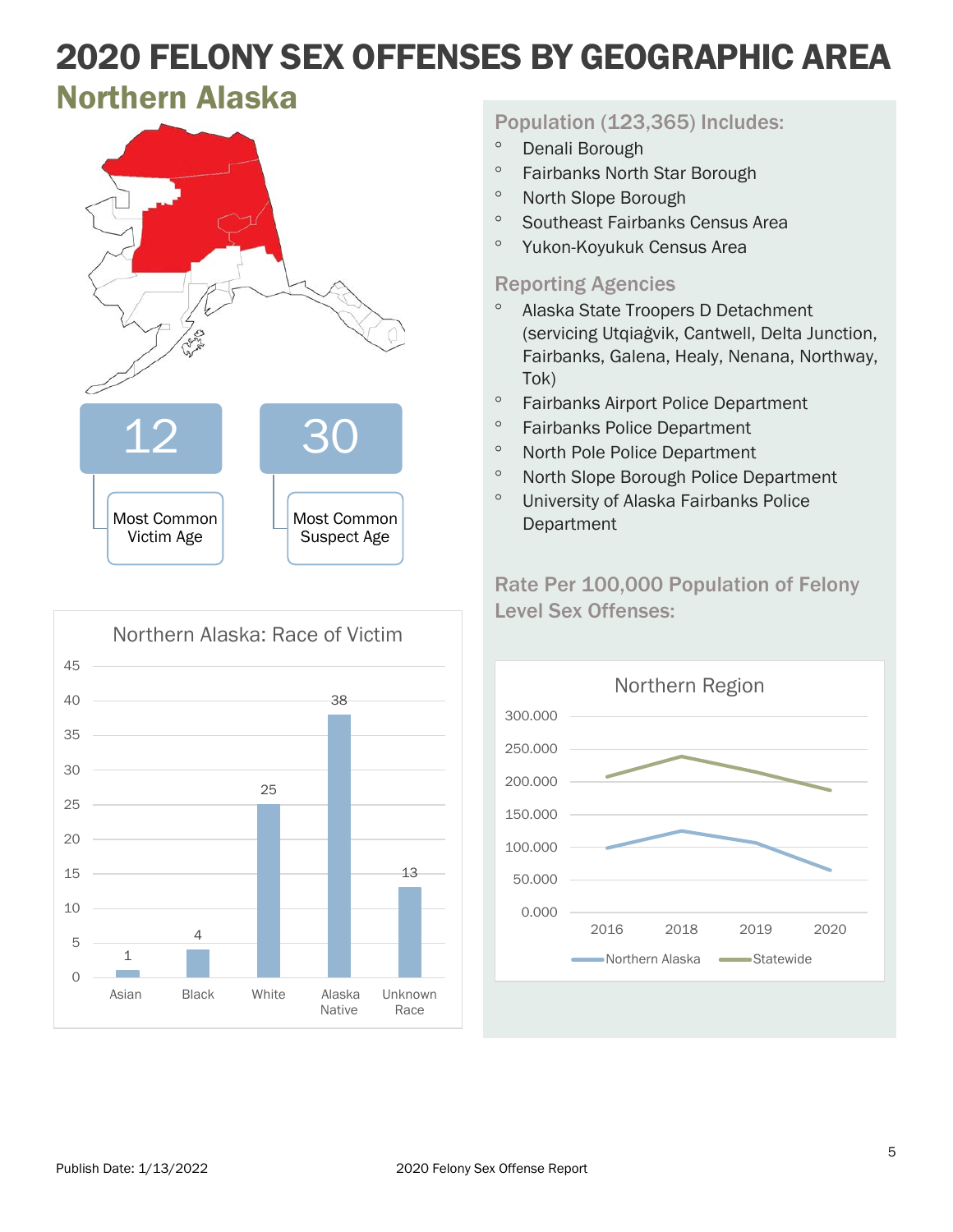### <span id="page-5-0"></span>Western Alaska





#### Population (73,850) Includes:

- ° Aleutians East Borough
- ° Aleutians West Census Area
- ° Bethel Census Area
- ° Bristol Bay Borough
- ° Dillingham Census Area
- ° Kodiak Island Borough
- ° Kusilvak Census Area
- ° Lake and Peninsula Borough
- ° Nome Census Area
- ° Northwest Arctic Borough

#### Reporting Agencies:

- ° Alaska State Troopers C Detachment (servicing Aniak, Bethel, Dillingham, Emmonak, Iliamna, King Salmon, Kodiak, Kotzebue, McGrath, Nome, St. Mary's, Selawik, Unalakleet)
- ° Bethel Police Department
- ° Bristol Bay Borough Police Department
- ° Dillingham Police Department
- ° Kodiak Police Department
- ° Kotzebue Police Department
- ° Nome Police Department
- ° Unalaska Police Department

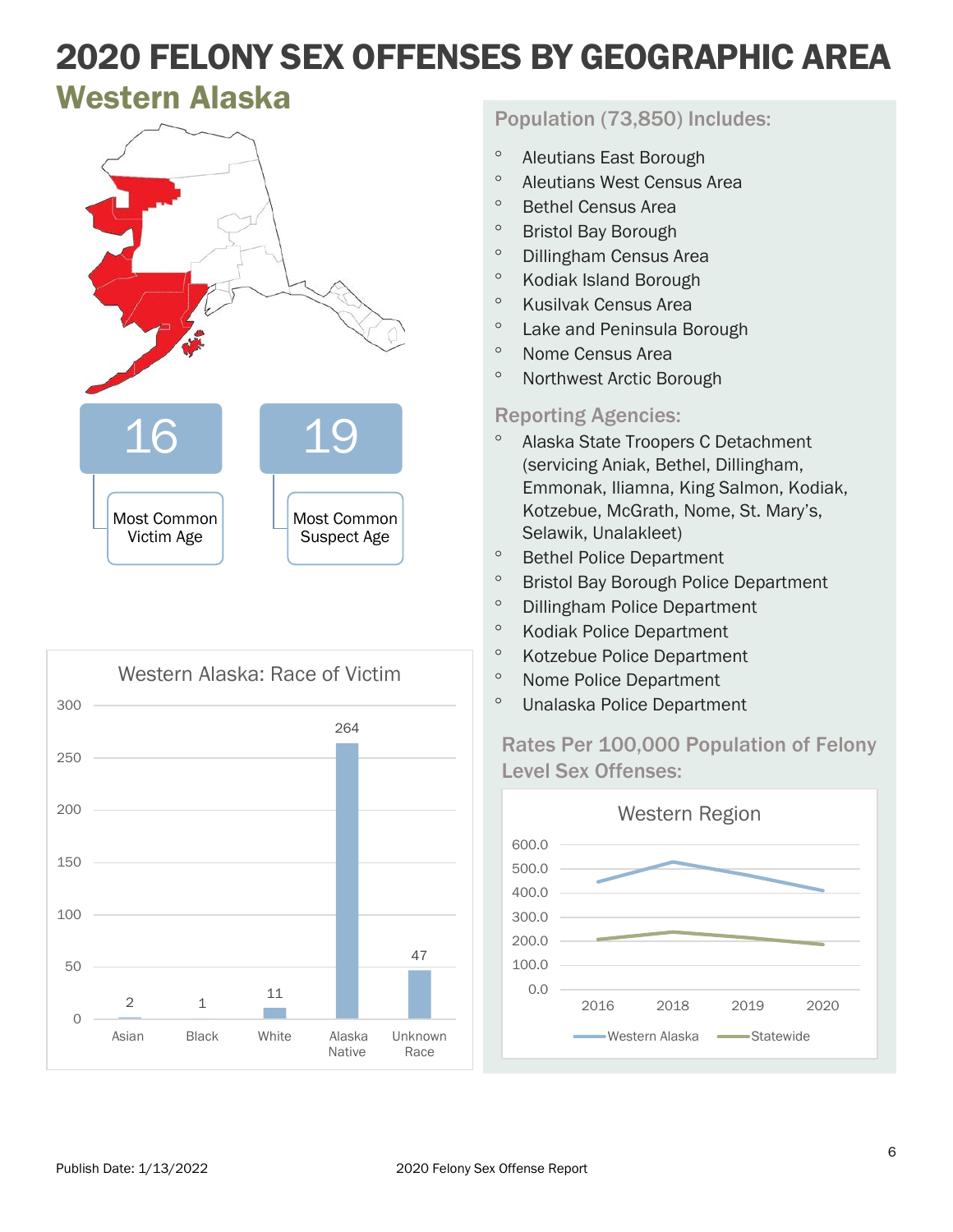### <span id="page-6-0"></span>Southcentral Alaska[2](#page-6-1)





#### Population (173,076) Includes:

- ° Kenai Peninsula Borough
- ° Matanuska-Susitna Borough
- ° Valdez-Cordova Census Area

#### Reporting Agencies:

- ° Alaska State Troopers E Detachment (servicing Anchor Point, Cooper Landing, Ninilchik, Seward, Soldotna)
- ° Alaska State Troopers B Detachment (servicing Glennallen, Palmer, Mat-Su West)
- ° Cordova Police Department
- ° Homer Police Department
- ° Kenai Police Department
- ° Palmer Police Department
- ° Seward Police Department
- ° Soldotna Police Department
- ° Valdez Police Department
- ° Wasilla Police Department



<span id="page-6-1"></span><sup>2</sup> Detachment 'E' has been consolidated for management purposes under Detachment A as Detachment A-South, but all incidents occurring in this geographic area are still reported under Southcentral Alaska.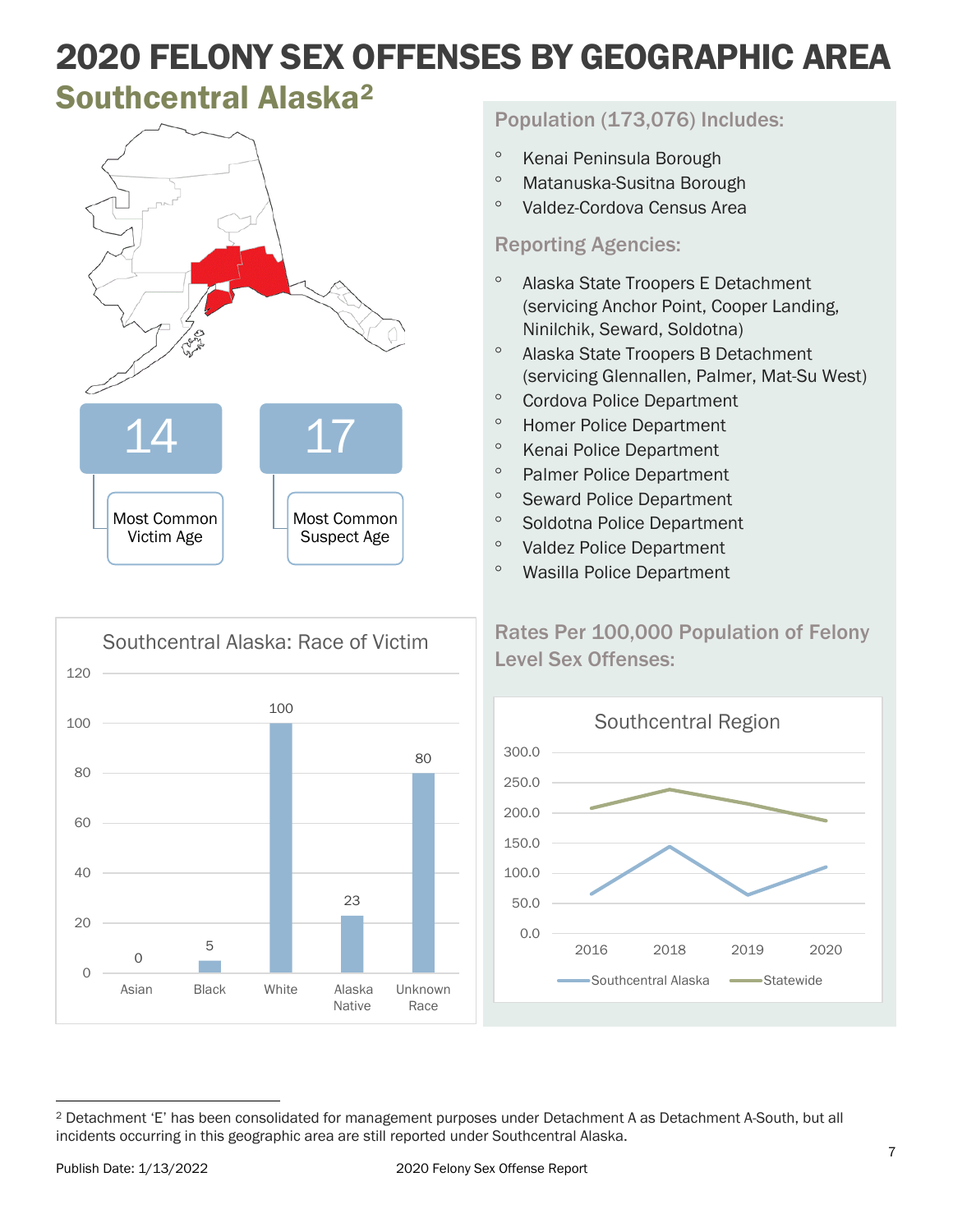### <span id="page-7-0"></span>Southeast Alaska





#### Population (73,246) Includes:

- ° Haines Borough
- ° Hoonah-Angoon Census Area
- ° Juneau City and Borough
- ° Ketchikan Gateway Borough
- ° Petersburg Borough
- ° Prince of Wales-Hyder Census Area
- ° Sitka City and Borough
- ° Skagway Municipality
- ° Wrangell City and Borough
- ° Yakutat City and Borough

#### Reporting Agencies:

- ° Alaska State Troopers A Detachment (servicing Haines, Juneau, Klawock, Ketchikan, Petersburg)
- ° Craig Police Department
- ° Haines Police Department
- ° Juneau Police Department
- ° Ketchikan Police Department
- ° Petersburg Police Department
- ° Sitka Police Department
- ° Skagway Police Department
- ° Wrangell Police Department

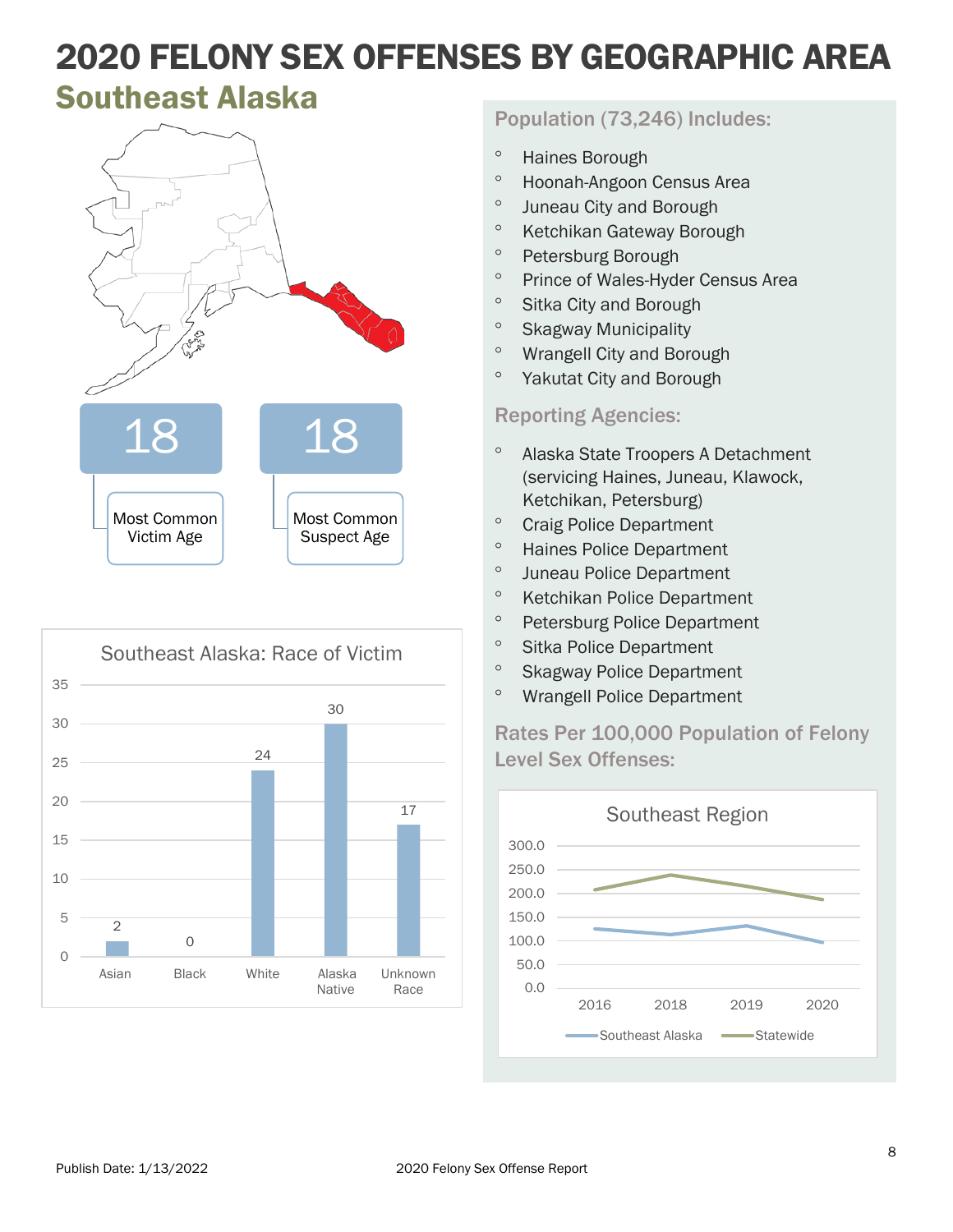### <span id="page-8-0"></span>**Anchorage Alaska**



|          |       | Anchorage Alaska: Race of Victim |       |                         |                 |
|----------|-------|----------------------------------|-------|-------------------------|-----------------|
| 300      |       |                                  |       | 263                     |                 |
| 250      |       |                                  |       |                         |                 |
|          |       |                                  |       |                         |                 |
| 200      |       |                                  | 194   |                         |                 |
| 150      |       |                                  |       |                         |                 |
| 100      |       |                                  |       |                         | 63              |
| 50       | 33    | 37                               |       |                         |                 |
| $\Omega$ | Asian | <b>Black</b>                     | White | Alaska<br><b>Native</b> | Unknown<br>Race |

Population (293,531) Includes:

<sup>o</sup> Anchorage Municipality<sup>3</sup>

#### Reporting Agencies:

- ° Anchorage Airport Police & Fire Department
- ° Anchorage Police Department
- ° University of Alaska Anchorage Police Department



<span id="page-8-1"></span><sup>3</sup> The populations of Girdwood, Eagle River, and Chugiak are included in the total population of the Anchorage Municipality. The Girdwood area is serviced by Whittier Police Department who did not contribute to this data collection, while Eagle River and Chugiak are serviced by the Anchorage Police Department who contributed to the data collection.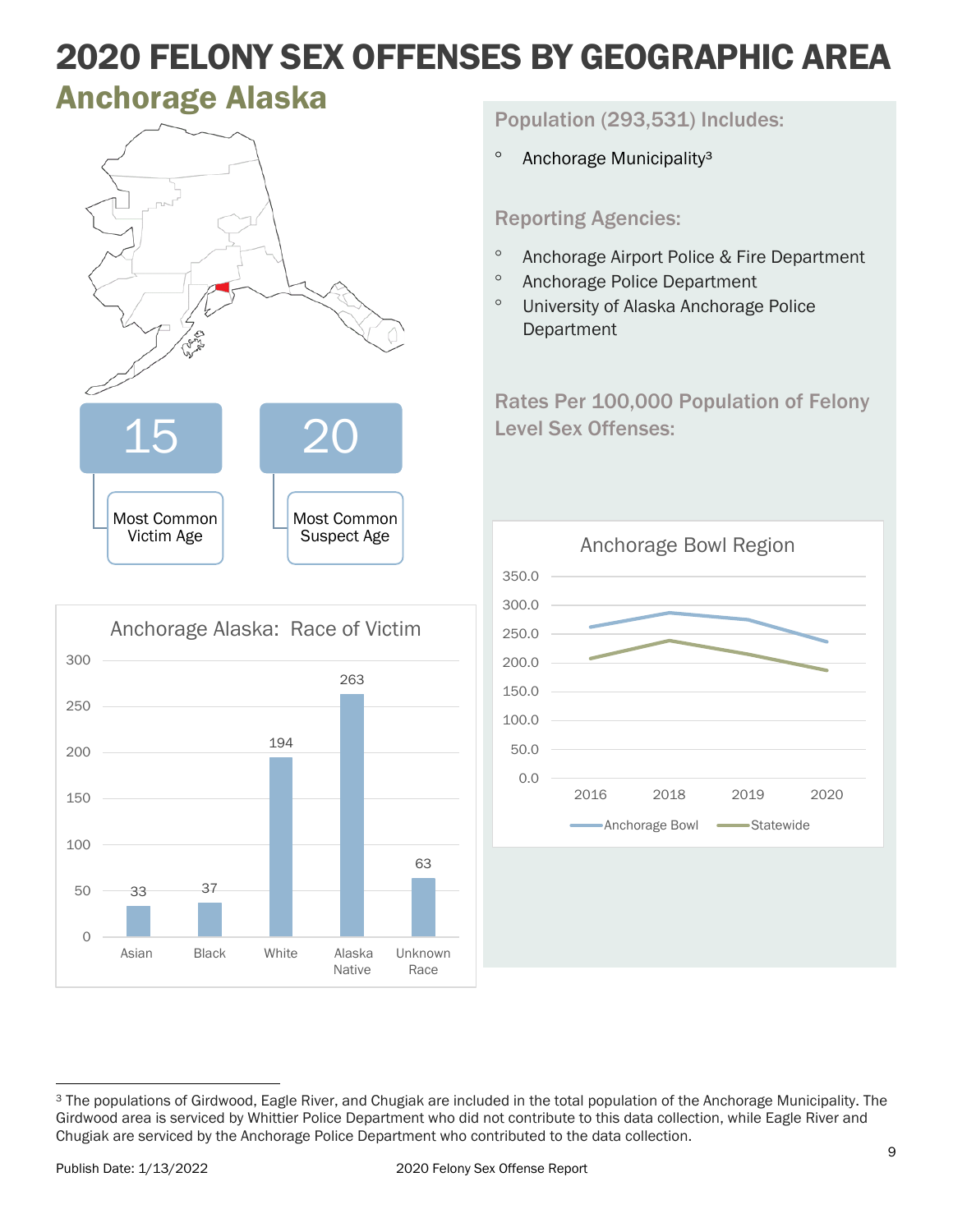# <span id="page-9-0"></span>**Specialized State Agencies** Specialized Agencies





- ° Alaska State Troopers, Alaska Bureau of Investigation
- ° Alaska Wildlife Troopers

These agencies provide service statewide and do not represent a specified population; therefore, a crime rate is not calculated for these agencies.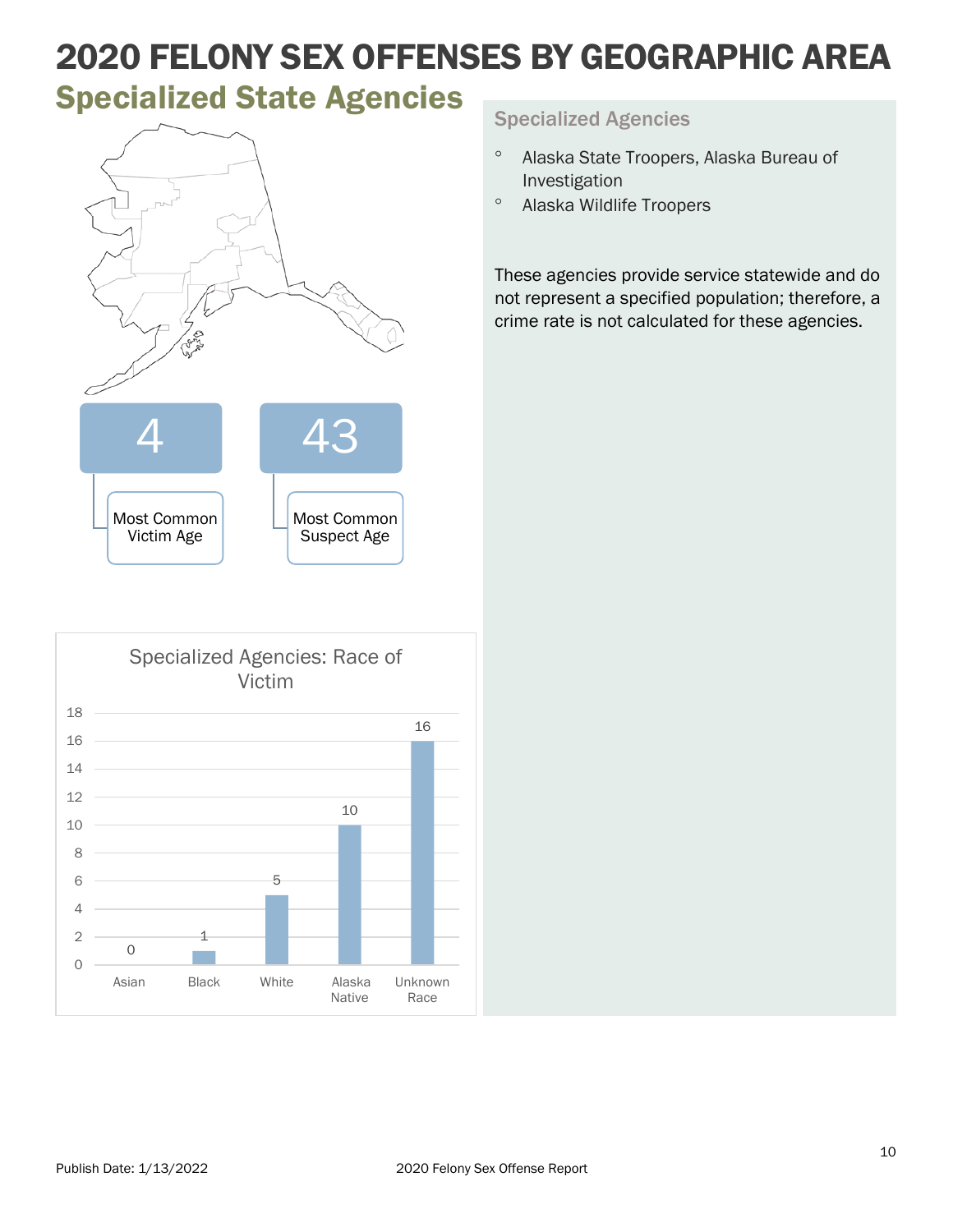#### <span id="page-10-0"></span>2020 VOLUME AND RATE OF FELONY SEX OFFENSES Rate of Incidents Rate of Incidents Per

While agencies in the Anchorage area reported the highest volume of incidents (51% of the state total), the Western Alaska region reported the highest rate of incidents based on population.

Both the Anchorage area and Western Alaska have reported rates higher than the statewide rate.

Northern Alaska reported the lowest rate of any region statewide, and Southeast Alaska reported the fewest number of incidents statewide (excluding the Specialized Agencies).

100K Population Western Alaska: 410.3 Anchorage Area: 235.1 Southcentral Alaska: 109.8 Southeast Alaska: 96.9 Northern Alaska: 63.2 Reported Incidents by Region Specialized Agencies Western 2% 22%Southcentral  $14\%$ Anchorage

| <b>Region</b>               | 2020 Incidents | 2019 Population <sup>4</sup> | Rate per 100K Population |
|-----------------------------|----------------|------------------------------|--------------------------|
| Anchorage Area              | 690            | 293,531                      | 235.1                    |
| Western Alaska              | 303            | 73,850                       | 410.3                    |
| Southcentral Alaska         | 190            | 173,076                      | 109.8                    |
| Northern Alaska             | 78             | 123,365                      | 63.2                     |
| Southeast Alaska            | 71             | 73,246                       | 96.9                     |
| <b>Specialized Agencies</b> | 31             | n/a <sub>5</sub>             |                          |
| <b>Statewide Total</b>      | 1,363          | 737,068                      | 184.9                    |

<span id="page-10-2"></span><sup>5</sup> These agencies provide service statewide and do not represent a specified population; therefore, a crime rate is not calculated for these agencies.

51%

<span id="page-10-1"></span><sup>4</sup> Source: [US Census 2019 American Community Survey 5-Year Estimates;](https://data.census.gov/cedsci/table?g=0400000US02&d=ACS%205-Year%20Estimates%20Data%20Profiles&tid=ACSDP5Y2019.DP05&hidePreview=true&tp=false) 2020 estimates not available at the time of this publication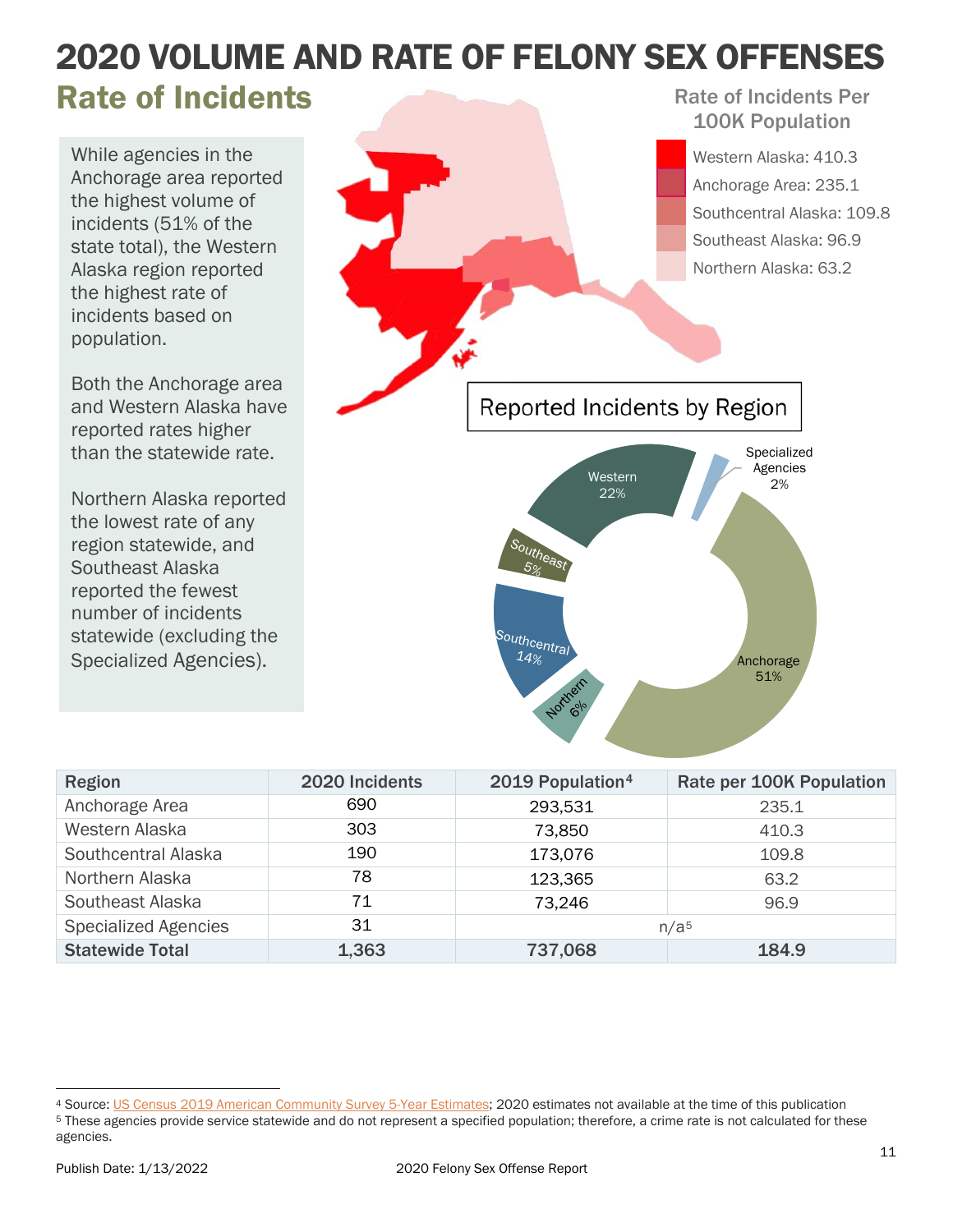# 2020 VICTIM INFORMATIO[N6](#page-11-1) Reported Victim Demographics

<span id="page-11-0"></span>

| Victim Race   | Female | <b>Male</b> | Unknown Sex |
|---------------|--------|-------------|-------------|
| Alaska Native | 576    | 52          |             |
| White         | 310    | 49          |             |
| Race Unknown  | 204    | 27          | 5           |
| <b>Black</b>  | 40     | 8           |             |
| Asian         | 36     |             |             |

Victim Age Group | Female | Male | Unknown Sex

Age Unknown  $\begin{array}{|c|c|c|c|c|c|} \hline \text{Age Unknown} & \text{20} & \text{5} & \text{4} \\\hline \end{array}$ Age 0-10 192 41 0 Age 11-17  $\begin{array}{|c|c|c|c|c|} \hline \end{array}$  429 51 0 The median age of female victims statewide was 17 years old, while the most common age was 15.

The median age of male victims statewide was 15 years old, while the most common age was 16.









<span id="page-11-1"></span><sup>6</sup> Not all reported incidents included victim information, and some incidents involved multiple victims. Of the 1,363 reported incidents, at least partial data for 1,309 victims was provided.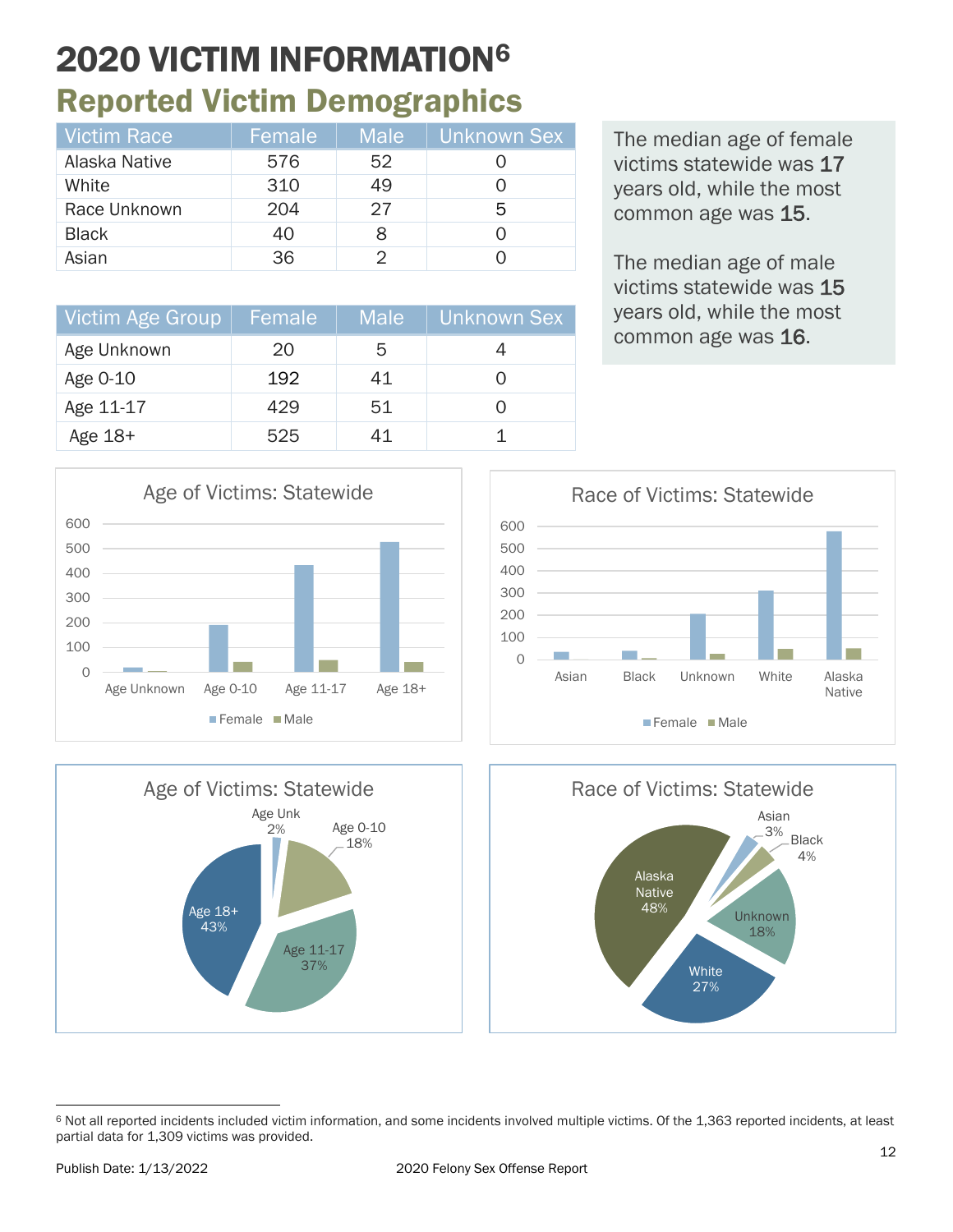# <span id="page-12-0"></span>2020 SUSPECT INFORMATIO[N7](#page-12-1) Reported Suspect Demographics

| <b>Suspect Race</b> | Female | <b>Male</b> | Unknown Sex |
|---------------------|--------|-------------|-------------|
| Alaska Native       | 22.    | 484         |             |
| White               |        | 356         |             |
| Race Unknown        | 15     | 270         | 56          |
| <b>Black</b>        | З      | 101         |             |
| Asian               |        | 14          |             |

| <b>Suspect Age</b> | Female | <b>Male</b> | Unknown Sex |
|--------------------|--------|-------------|-------------|
| Age Unknown        | .h     | 165         | 56          |
| Age 0-10           |        |             |             |
| Age 11-17          |        | 165         |             |
| Age 18+            | 34     | 917         |             |

The median age of all male suspects was 30 years old, while the most common age was 18.

Alaska Native males comprised 48% and white males comprised 35% of reported male suspects with an identified race; suspect race was unknown in 27% of reported incidents.





<span id="page-12-1"></span>

Native

 $\Omega$ 200 400 600 800 1000 Age Unknown Age 0-10 Age 11-17 Age 18+ Age of Suspects: Statewide **Female** Male

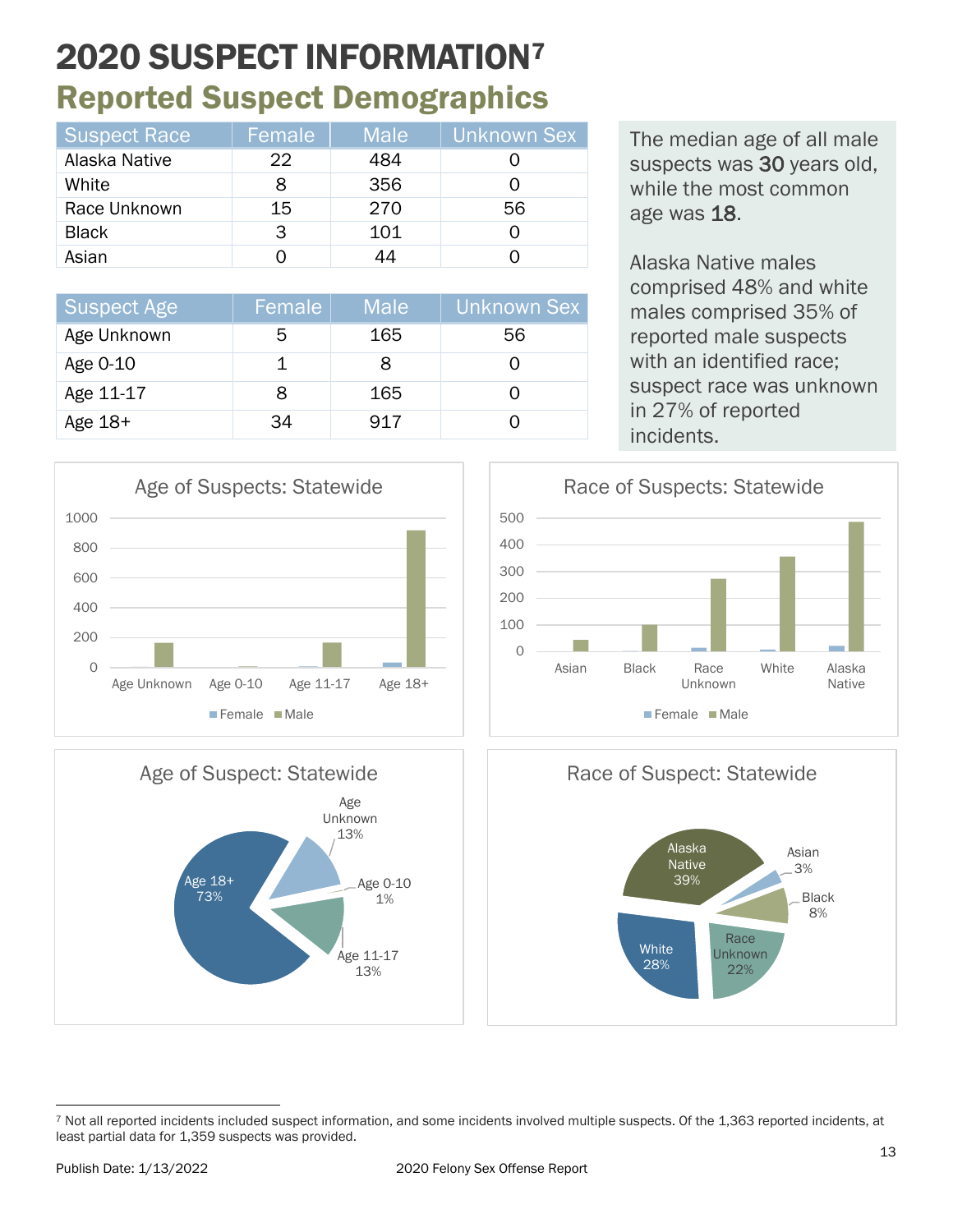## <span id="page-13-0"></span>2020 VICTIMS & SUSPECTS RELATED TO POPULATION[8](#page-13-1) Population Comparison













<span id="page-13-1"></span><sup>8</sup> Population demographics from U.S. Census Bureau, [2019 American Community Survey 5 Year Estimates](https://data.census.gov/cedsci/table?g=0400000US02&d=ACS%205-Year%20Estimates%20Data%20Profiles&tid=ACSDP5Y2019.DP05&hidePreview=true&tp=false) . Percentages of race for population does not equal 100.0% to account for multi-race individuals. The Felony Sex Offense (FSO) guidelines advises reporting agencies to report a single race code per individual.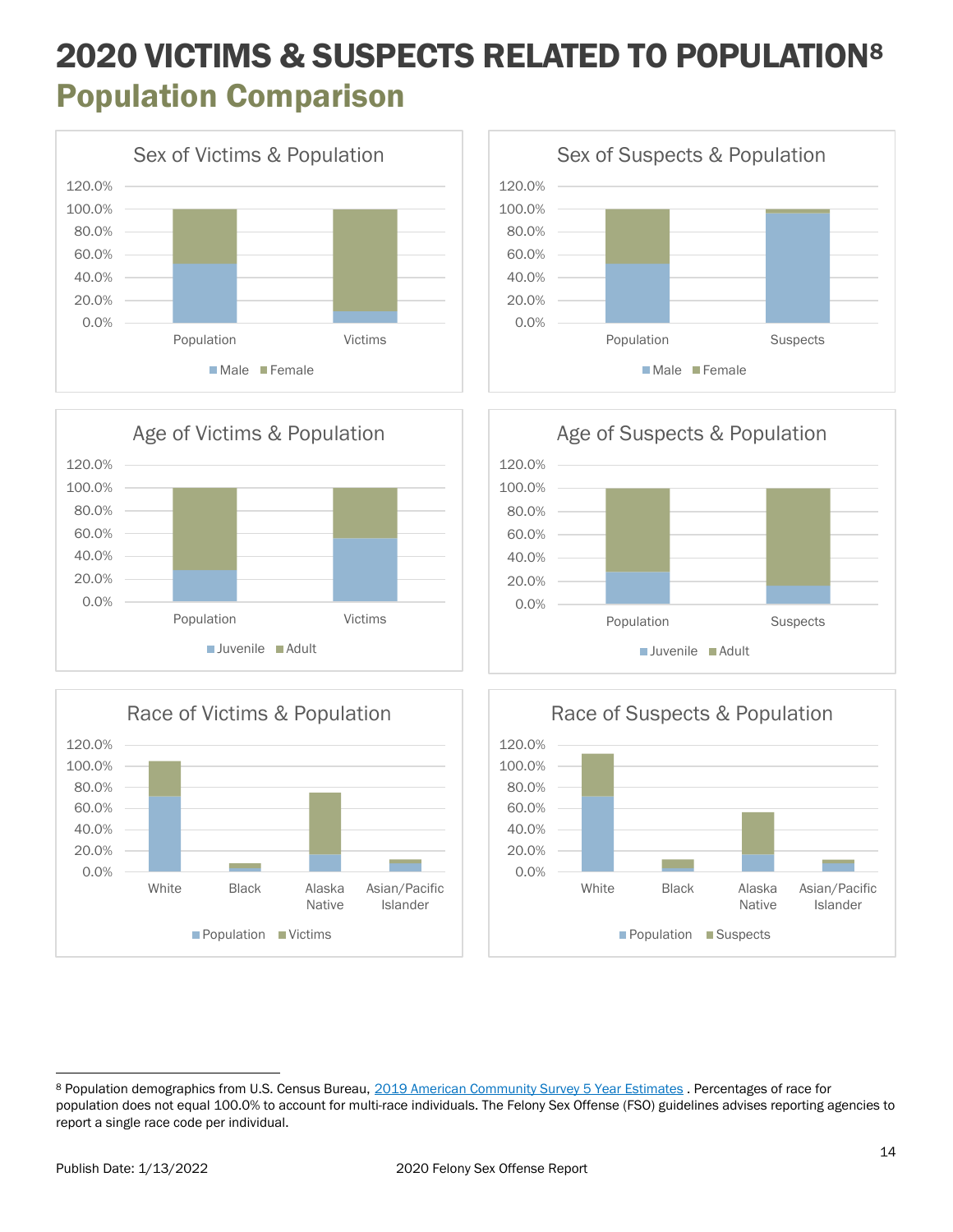### 2020 VICTIM/SUSPECT RACIAL RELATIONSHIPS[9](#page-14-1) Reported Victim Suspect Racial Comparison

<span id="page-14-0"></span>

<span id="page-14-1"></span><sup>9</sup> Not all reported incidents included suspect or victim demographics, and some incidents included multiple suspects or victims. Of the 1,363 reported incidents, at least partial data for 1,309 victims and 1,359 suspects was provided. Race of suspect for victims with unknown race not included, and race of victims for suspect with unknown race not included.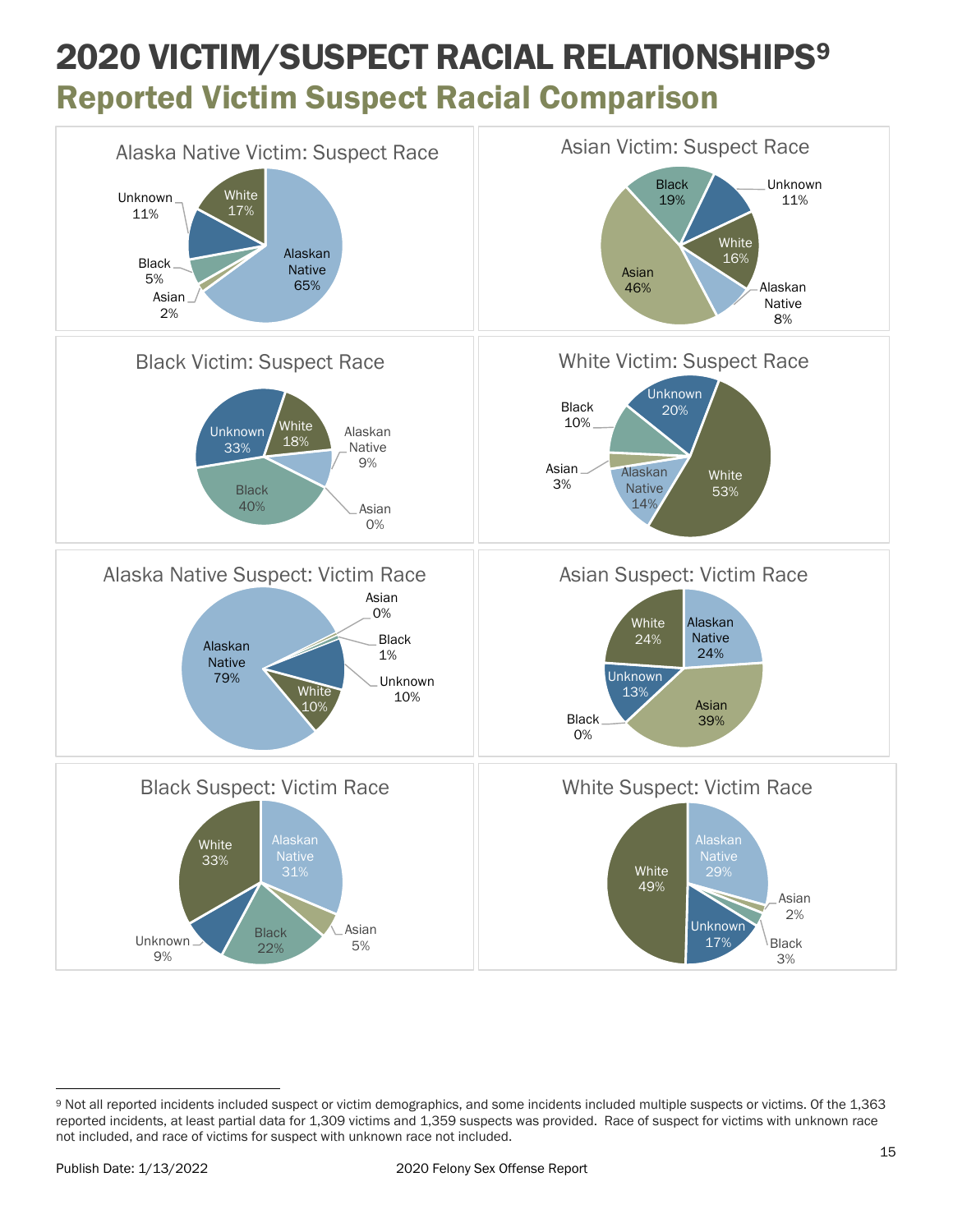### <span id="page-15-0"></span>2020 RELATIONSHIP OF VICTIM TO SUSPECT<sup>[10](#page-15-1)</sup> Victims 0-10 Years Old<sup>[11](#page-15-2)</sup>



<span id="page-15-2"></span><span id="page-15-1"></span><sup>&</sup>lt;sup>10</sup> Not all reported incidents included relationship data. The number of relationships will not equal the number of victims or incidents; with incidents in which<br>multiple victims or suspects are involved, each victim-susp <sup>11</sup> For purposes of this publication, "other family member" is defined as any familial relationship excluding a child/parent, grandchild/grandparent,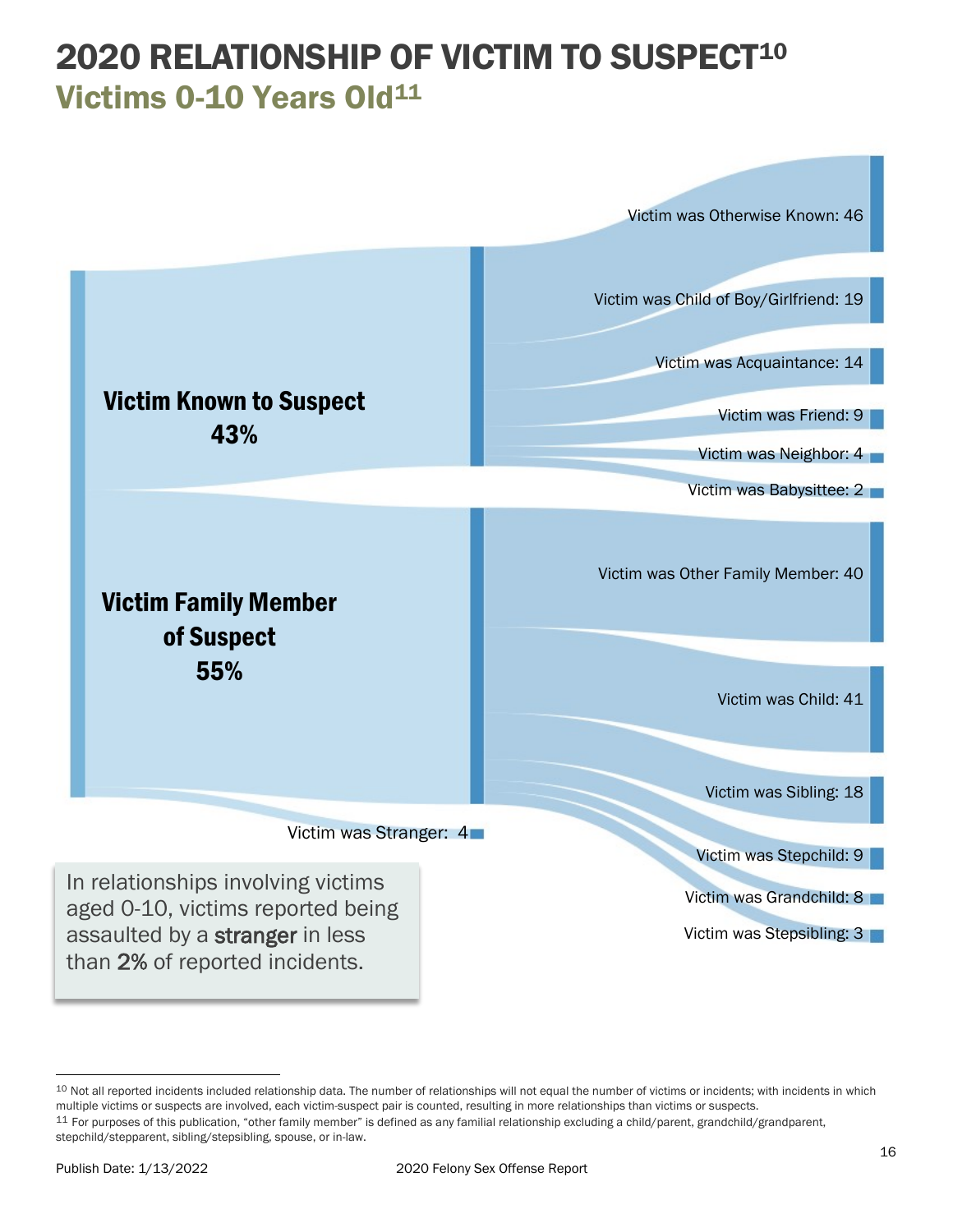# 2020 RELATIONSHIP OF VICTIM TO SUSPECT<sup>[12](#page-16-1)</sup>

### <span id="page-16-0"></span>Victims 11-17 Years Old



<span id="page-16-1"></span><sup>12</sup> Not all reported incidents included relationship data. The number of relationships will not equal the number of victims or incidents; with incidents in which multiple victims or suspects are involved, each victim-suspect pair is counted resulting in more relationships than victims or suspects.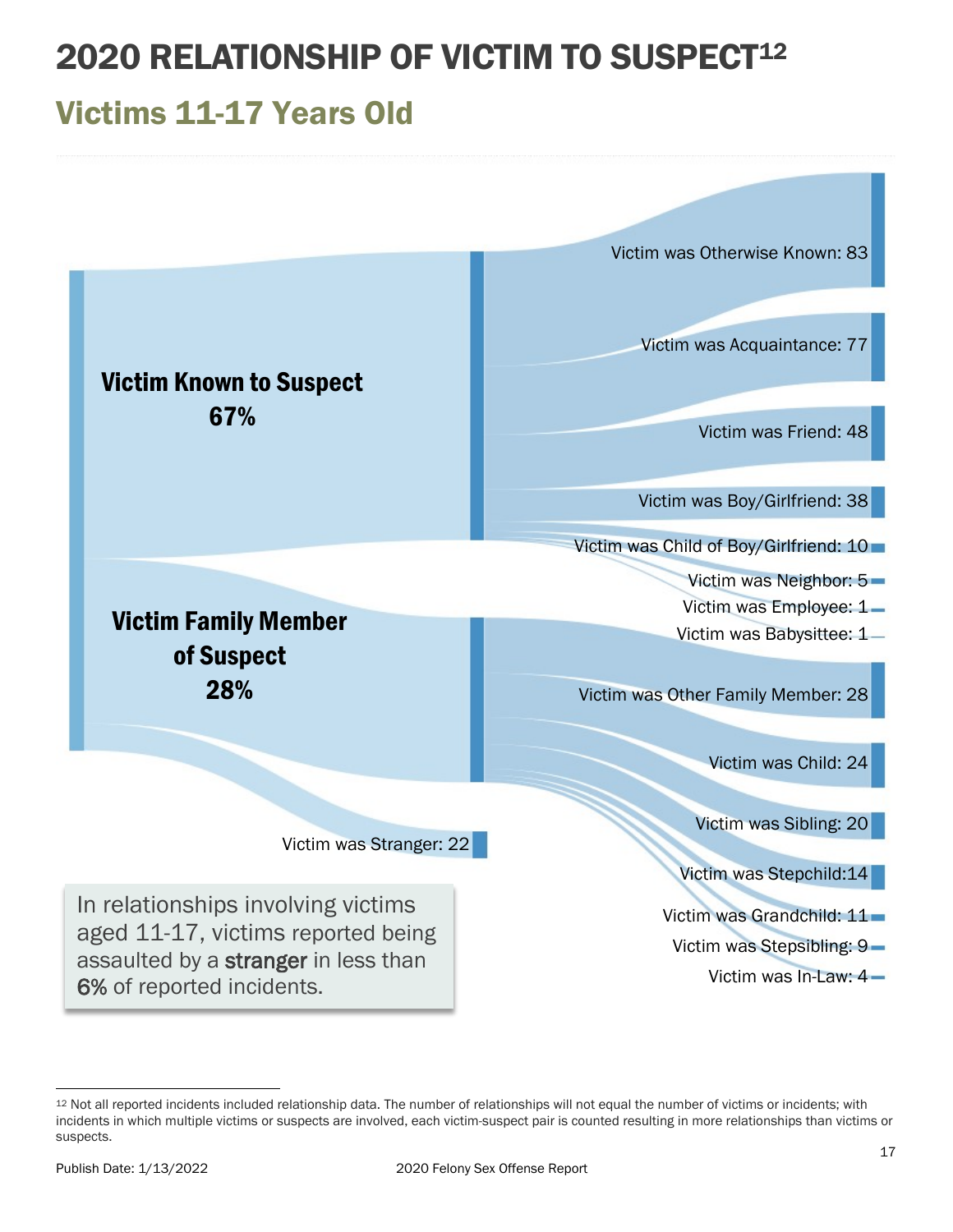# 2020 RELATIONSHIP OF VICTIM TO SUSPECT<sup>[13](#page-17-1)</sup>

### <span id="page-17-0"></span>Victims 18+ Years Old



<span id="page-17-1"></span><sup>13</sup> Not all reported incidents included relationship data. The number of relationships will not equal the number of victims or incidents; with incidents in which multiple victims or suspects are involved, each victim-suspect pair is counted resulting in more relationships than victims or suspects.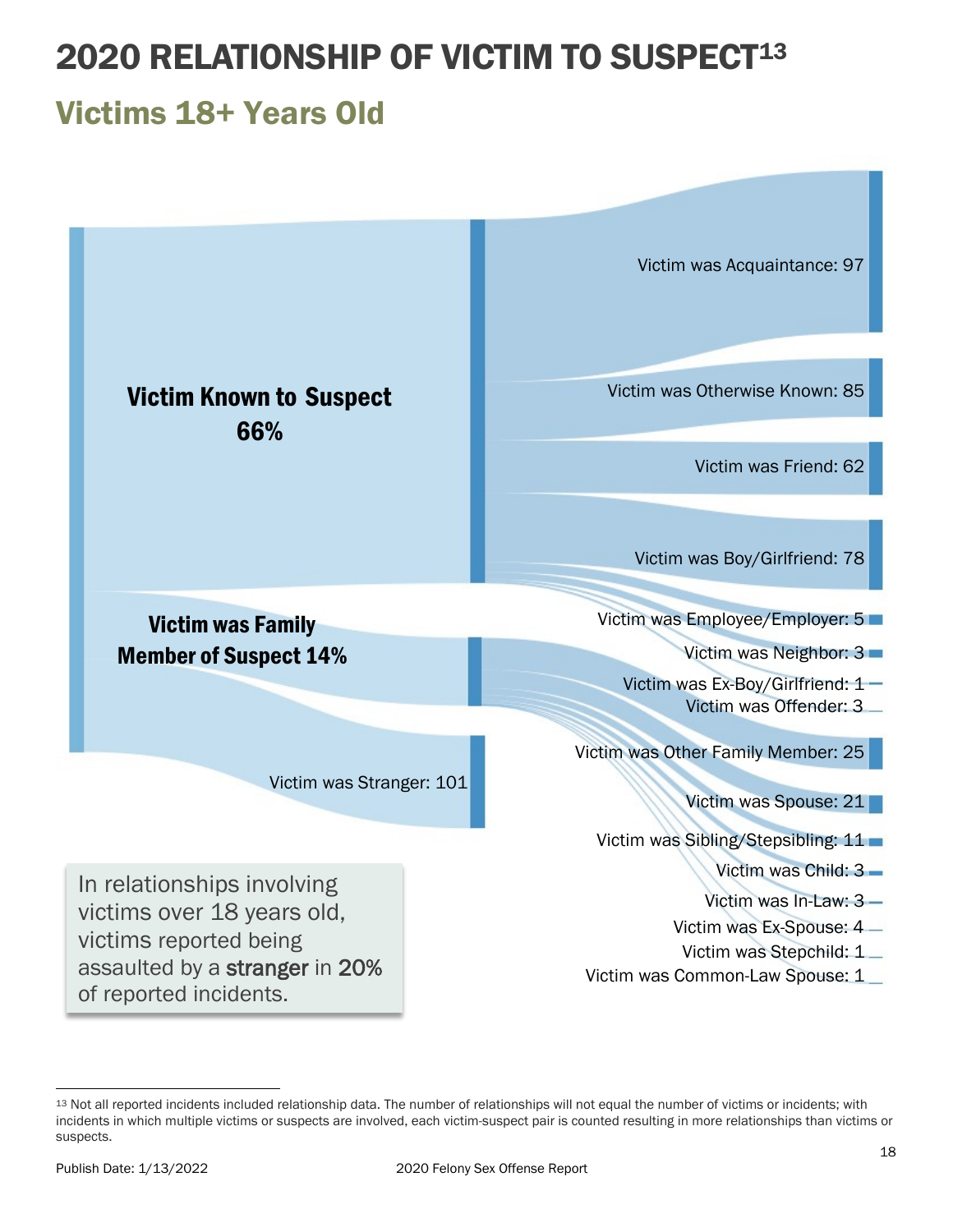# 2020 LOCATIONS AND WEAPONS[14](#page-18-1)

### <span id="page-18-0"></span>Reported Supplemental Data



### 75% of incident locations were reported as a residence/home

| <u>Lo</u> cations                   |                |
|-------------------------------------|----------------|
| Residence/Home                      | 808            |
| Hotel/Motel/Etc.                    | 56             |
| Field/Woods                         | 31             |
| Highway/Road/Alley/Street/Sidewalk  | 40             |
| Parking/Drop Lot/Garage             | 18             |
| Park/Playground                     | 23             |
| Camp/Campground                     | 11             |
| Drug Store/Doctor's Office/Hospital | 14             |
| School-Elementary/Secondary         | $\overline{7}$ |
| Daycare Facility                    | $\overline{c}$ |
| Bar/Nightclub                       | 5              |
| Church/Synagogue/Temple/Mosque      | $\overline{3}$ |
| Jail/Prison/Corrections Facility    | 9              |
| Lake/Waterway/Beach                 | 13             |
| Government/Public Building          | 3              |
| Abandoned/Condemned Structure       | $\overline{1}$ |
| <b>Rest Area</b>                    | $\overline{1}$ |
| Restaurant                          | $\overline{3}$ |
| Commercial/Office Building          | $\overline{c}$ |
| Air/Bus/Train Terminal              | 4              |
| School-College/University           | 14             |
| <b>Shopping Mall</b>                | 1              |
| Service Gas Station                 | 1              |
| <b>Specialty Store</b>              | $\overline{1}$ |
| Rental Storage Facility             | 4              |
| Grocery/Supermarket                 | $\mathbf{1}$   |
| Shelter-Mission/Homeless            | $\overline{c}$ |
| Arena/Stadium/Fairgrounds/Coliseum  | $\overline{2}$ |
| <b>Industrial Site</b>              | $\overline{1}$ |
| Liquor Store                        | $\overline{1}$ |
| Military Installation               | 1              |



91% of incidents reported did not involve a weapon

| Weapons                        |      |  |
|--------------------------------|------|--|
| None                           | 1001 |  |
| Personal Weapons               | 24   |  |
| Asphyxiation                   | 24   |  |
| Other                          | 5    |  |
| Knife/Cutting Instrument       | 11   |  |
| Drugs/Narcotics/Sleeping Pills | 15   |  |
| Firearm                        |      |  |
| Handgun                        | 11   |  |
| <b>Blunt Object</b>            | 5    |  |
| Motor Vehicle                  |      |  |

<span id="page-18-1"></span><sup>14</sup> Not all reported incidents included location and/or weapon data. Of the 1,363 reported incidents, 1,083 locations were provided and identified as other than "Other/Unknown; 1,104 incidents listed weapons other than "Unknown." Location definitions can be found in the FBI's National Incident Based Reporting System [User Manual.](https://ucr.fbi.gov/nibrs/nibrs-user-manual/view)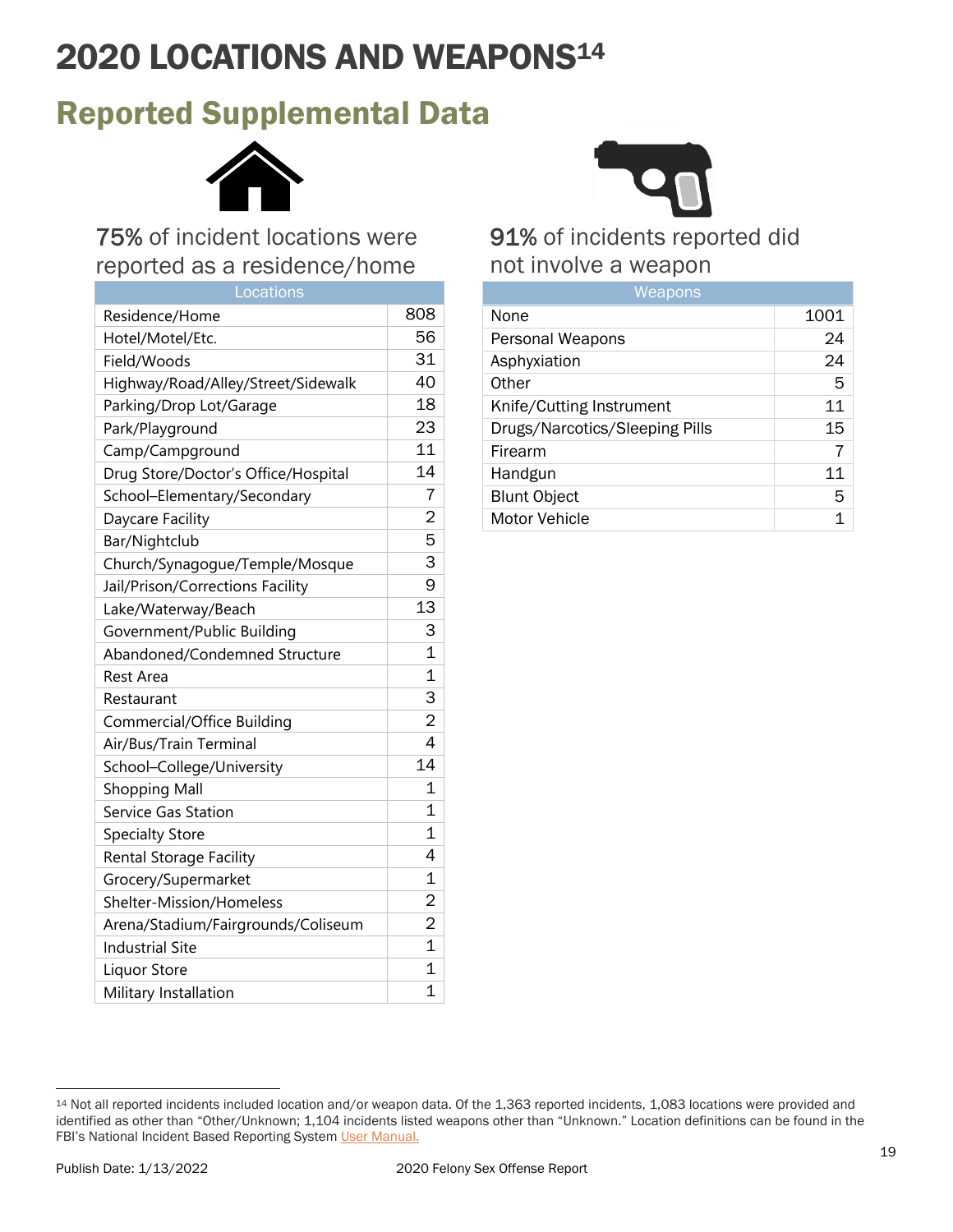# <span id="page-19-0"></span>**STATE STATUTE VIOLATIONS<sup>15</sup>**

### <span id="page-19-4"></span>Reported Statutory Offenses

| <b>Sexual Abuse of a Minor</b>                                                                                                                                                                            | 35.8%                                  |
|-----------------------------------------------------------------------------------------------------------------------------------------------------------------------------------------------------------|----------------------------------------|
| Sexual abuse of a minor in the first degree                                                                                                                                                               | 343                                    |
| Sexual abuse of a minor in the second degree                                                                                                                                                              | 388                                    |
| Sexual abuse of a minor in the third degree                                                                                                                                                               | 35                                     |
| <b>Other Statute Violations</b><br>Online enticement of a minor<br>Incest<br>Distribute indecent material to minors<br>Indecent exposure in the first degree<br>Kidnapping<br>Murder in the second degree | 5.8%<br>30<br>29<br>25<br>36<br>4<br>1 |
|                                                                                                                                                                                                           |                                        |
| <b>Child Pornography</b>                                                                                                                                                                                  | 11.8%                                  |
| Distribution of child pornography                                                                                                                                                                         | 138                                    |
| Possession of child pornography                                                                                                                                                                           | 115                                    |
| <b>Prostitution &amp; Sex Trafficking</b>                                                                                                                                                                 |                                        |
| Sex trafficking in the first degree                                                                                                                                                                       |                                        |
|                                                                                                                                                                                                           |                                        |
| <b>Sexual Assault</b>                                                                                                                                                                                     | 46.5'                                  |
| Sexual assault in the first degree                                                                                                                                                                        | 654                                    |
| Sexual assault in the second degree                                                                                                                                                                       | 316                                    |

<span id="page-19-3"></span><span id="page-19-2"></span><span id="page-19-1"></span>Sexual assault in the third degree 26

<sup>15</sup> These are counts of potential statute violations reported; there is no direct relationship to victim counts, number of incidents/cases, or actual charges filed.